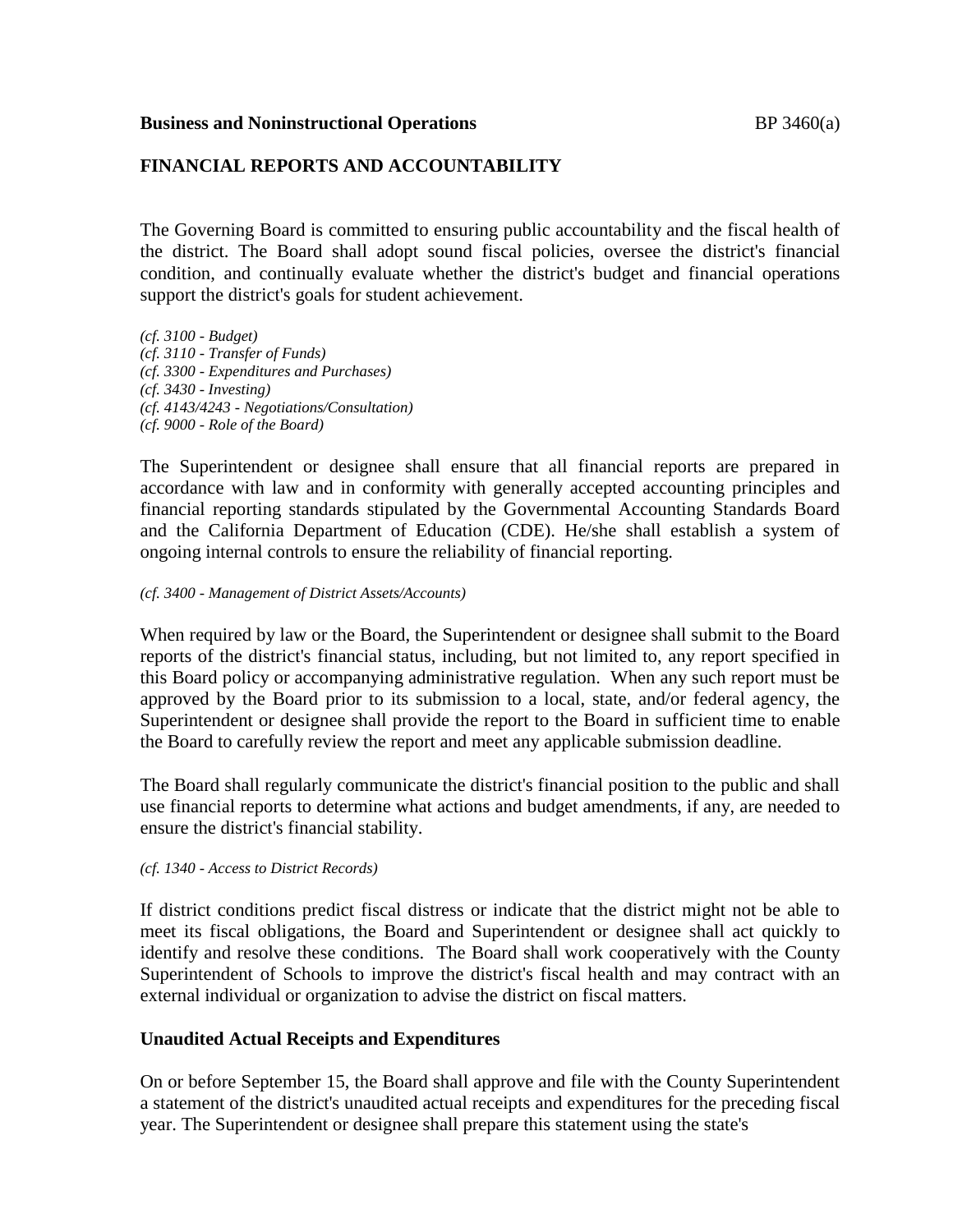standardized account code structure (SACS) as prescribed by the Superintendent of Public Instruction (SPI). (Education Code 42100)

### **Gann Appropriations Limit Resolution**

On or before September 15, the Board shall adopt a resolution identifying, pursuant to Government Code 7900-7914, the district's estimated appropriations limit for the current fiscal year and the actual appropriations limit for the preceding fiscal year. Documentation used to identify these limits shall be made available to the public on the day of the Board meeting. (Education Code 42132; Government Code 7910)

*(cf. 9322 - Agenda/Meeting Materials)*

# **Interim Reports/Certification of Ability to Meet Fiscal Obligations**

The Superintendent or designee shall submit two interim fiscal reports to the Board, the first report covering the district's financial and budgetary status for the period ending October 31 and the second report covering the period ending January 31. The reports and supporting data shall be made available by the district for public review. (Education Code 42130)

Within 45 days after the close of the period reported, the Board shall approve the interim report and certify, on the basis of the interim report and any additional financial information known by the Board, whether the district will be able to meet its fiscal obligations for the remainder of the fiscal year and, based on current forecasts, for the two subsequent fiscal years. The certification shall be classified as one of the following: (Education Code 42130, 42131)

- 1. "Positive certification" indicating that the district will meet its financial obligations for the current fiscal year and two subsequent fiscal years
- 2. "Qualified certification" indicating that the district may not meet its financial obligations for the current fiscal year or two subsequent fiscal years
- 3. "Negative certification" indicating that the district will be unable to meet its financial obligations for the remainder of the fiscal year or the subsequent fiscal year

The Superintendent or designee shall submit a copy of each interim report and certification to the County Superintendent using the state's SACS software, as prescribed by the SPI. (Education Code 42130, 42131)

If the district's certification is subsequently changed by the County Superintendent from a positive to a qualified or negative certification, or from a qualified to a negative certification,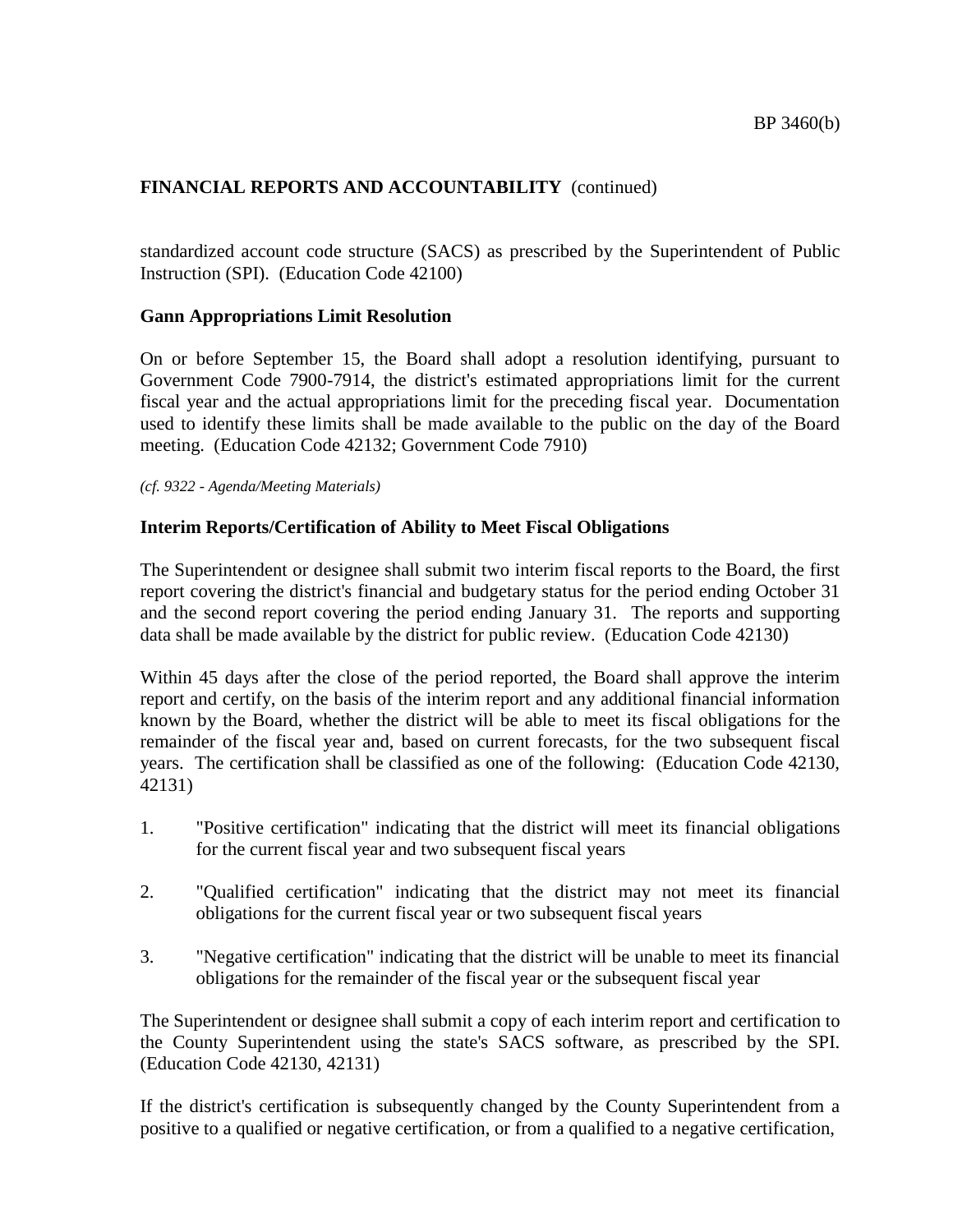the Board may appeal the decision to the SPI within five days of receiving the notice of change. (Education Code 42131)

Whenever the district receives a qualified or negative certification from the Board or the County Superintendent, the Superintendent or designee shall cooperate in the implementation of any remedial actions taken or prescribed by the County Superintendent under the authority granted to him/her pursuant to Education Code 42131.

If the second interim report is accompanied by a qualified or negative certification, the Board shall, no later than June 1, provide to the County Superintendent, the State Controller, and the SPI a financial statement as of April 30 ("third interim report") that projects the district's fund and cash balances through June 30. (Education Code 42131)

At any time during the year when the County Superintendent conducts a comprehensive review of the district's financial and budgetary conditions after he/she has determined that the district's budget does not comply with state criteria and standards for fiscal stability, the Board shall review the County Superintendent's recommendations at a public Board meeting. Within 15 days of receiving the report, the district shall notify the County Superintendent and the SPI of its proposed actions on the recommendation. (Education Code 42637)

### **Audit Report**

By April 1 of each year, the Board shall provide for an annual audit of the district's books and accounts. (Education Code 41020)

To conduct the audit, the Board shall select a certified public accountant or public accountant licensed by the State Board of Accountancy from among those deemed qualified by the State Controller. (Education Code 41020, 41020.5)

The Board shall not select any public accounting firm to provide audit services if the lead or coordinating audit partner having primary responsibility for the audit, or the audit partner responsible for reviewing the audit, has performed audit services for the district in each of the six previous fiscal years. (Education Code 41020)

No later than December 15, the report of the audit for the preceding fiscal year shall be filed with the County Superintendent, the CDE, and the State Controller. (Education Code 41020)

Prior to December 15 whenever possible, but in no case later than January 31, the Board shall review, at an open meeting, the annual district audit for the prior year, any audit exceptions identified in that audit, the recommendations or findings of any management letter issued by the auditor, and any description of correction or plans to correct any exceptions or any issue raised in a management letter. (Education Code 41020.3)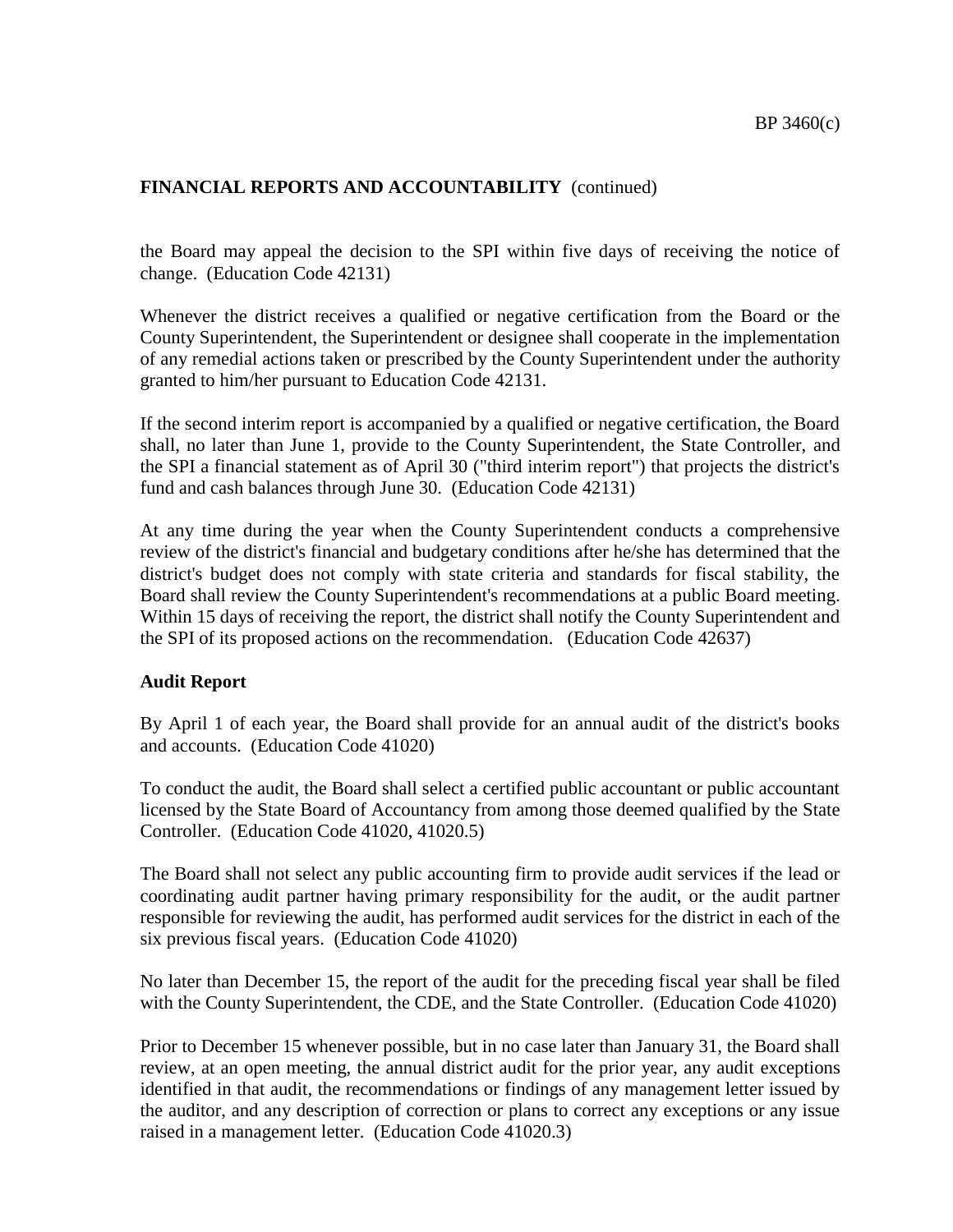The Board shall have an opportunity at the meeting to ask questions of the auditor and request further information about the audit findings.

*Legal Reference:*

*EDUCATION CODE 1240 Duties of county superintendent of schools 14500-14508 Financial and compliance audits 17150-17150.1 Public disclosure of non-voter-approved debt 17170-17199.5 California School Finance Authority 33127 Standards and criteria for local budgets and expenditures 33128 Standards and criteria; inclusions 33129 Standards and criteria; use by local agencies 35035 Powers and duties of superintendent 41010-41023 Accounting system 41326 Emergency apportionment 41344 Repayment of apportionment significant audit exceptions 41344.1 Appeals of audit findings 41455 Examination of financial problems of local districts 42100-42105 Requirement to prepare and file annual statement 42120-42129 Budget requirements 42130-42134 Financial reports and certifications 42140-42142 Public disclosure of fiscal obligations 42637 County superintendent review of district's financial and budgetary conditions 42652 Revocation or suspension of warrant authority 48300-48316 Student attendance alternatives 52060-52077 Local control and accountability plan GOVERNMENT CODE 3540.2 School district; qualified or negative certification; proposed agreement review and comment 7900-7914 Appropriations limit 16429.1 Local agency investment fund 53646 Reports of investment policy and compliance CODE OF FEDERAL REGULATIONS, TITLE 2 200.0-200.521 Federal uniform grant guidance CODE OF REGULATIONS, TITLE 5 15060 Standardized account code structure 15070 Submission of reports using standardized account code structure 15440-15451 Criteria and standards for school district budgets 15453-15464 Criteria and standards for school district interim reports 19810-19816.1 Audits UNITED STATES CODE, TITLE 31 7501- 7507 Single audits of federal program funds*

*Management Resources: (see next page)*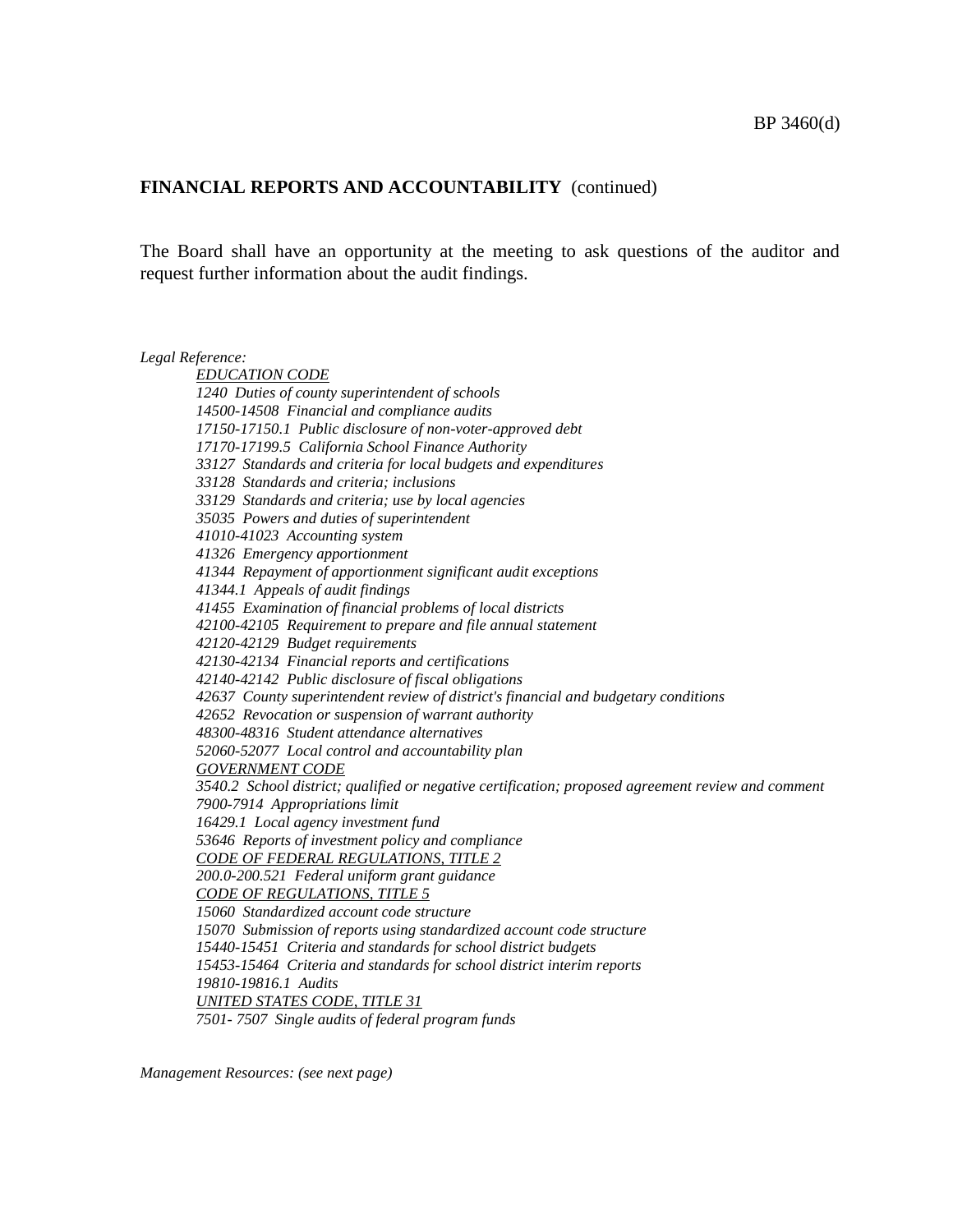*Management Resources: CSBA PUBLICATIONS Maximizing School Board Governance: Fiscal Accountability, 2006 CALIFORNIA DEPARTMENT OF EDUCATION COMMUNICATIONS New Financial Reporting Requirements for Postemployment Benefits Other than Pensions, February 26, 2007 Audit Resolution Process: Repayment Plans, December 8, 2000 FISCAL CRISIS AND MANAGEMENT ASSISTANCE TEAM PUBLICATIONS Fiscal Oversight Guide for AB 1200, AB 2756 and Subsequent Related Legislation, September 2006 GOVERNMENTAL ACCOUNTING STANDARDS BOARD STATEMENTS Statement 75, Accounting and Financial Reporting by Employers for Post-employment Benefits Other Than Pensions, June 2015 Statement 54, Fund Balance Reporting and Governmental Fund Type Definitions, March 2009 Statement 34, Basic Financial Statements and Management's Discussion and Analysis - For State and Local Governments, June 1999 STATE CONTROLLER PUBLICATIONS Standards and Procedures for Audits of California K-12 Local Educational Agencies (annual publication) U.S. GOVERNMENT ACCOUNTABILITY OFFICE AND PRESIDENT'S COUNCIL ON INTEGRITY AND EFFICIENCY (PCIE) PUBLICATIONS Government Auditing Standards, 2011 Financial Audit Manual, revised 2008 WEB SITES CSBA: http://www.csba.org California Association of School Business Officials: http://www.casbo.org California County Superintendents Educational Services Association: http://www.ccsesa.org California Department of Education, Finance and Grants: http://www.cde.ca.gov/fg Education Audit Appeals Panel: http://www.eaap.ca.gov Fiscal Crisis and Management Assistance Team: http://www.fcmat.org Governmental Accounting Standards Board: http://www.gasb.org School Services of California: http://www.sscal.com State Controller's Office: http://www.sco.ca.gov U.S. Government Accountability Office: http://www.gao.gov U.S. Office of Management and Budget: http://www.whitehouse.gov/omb*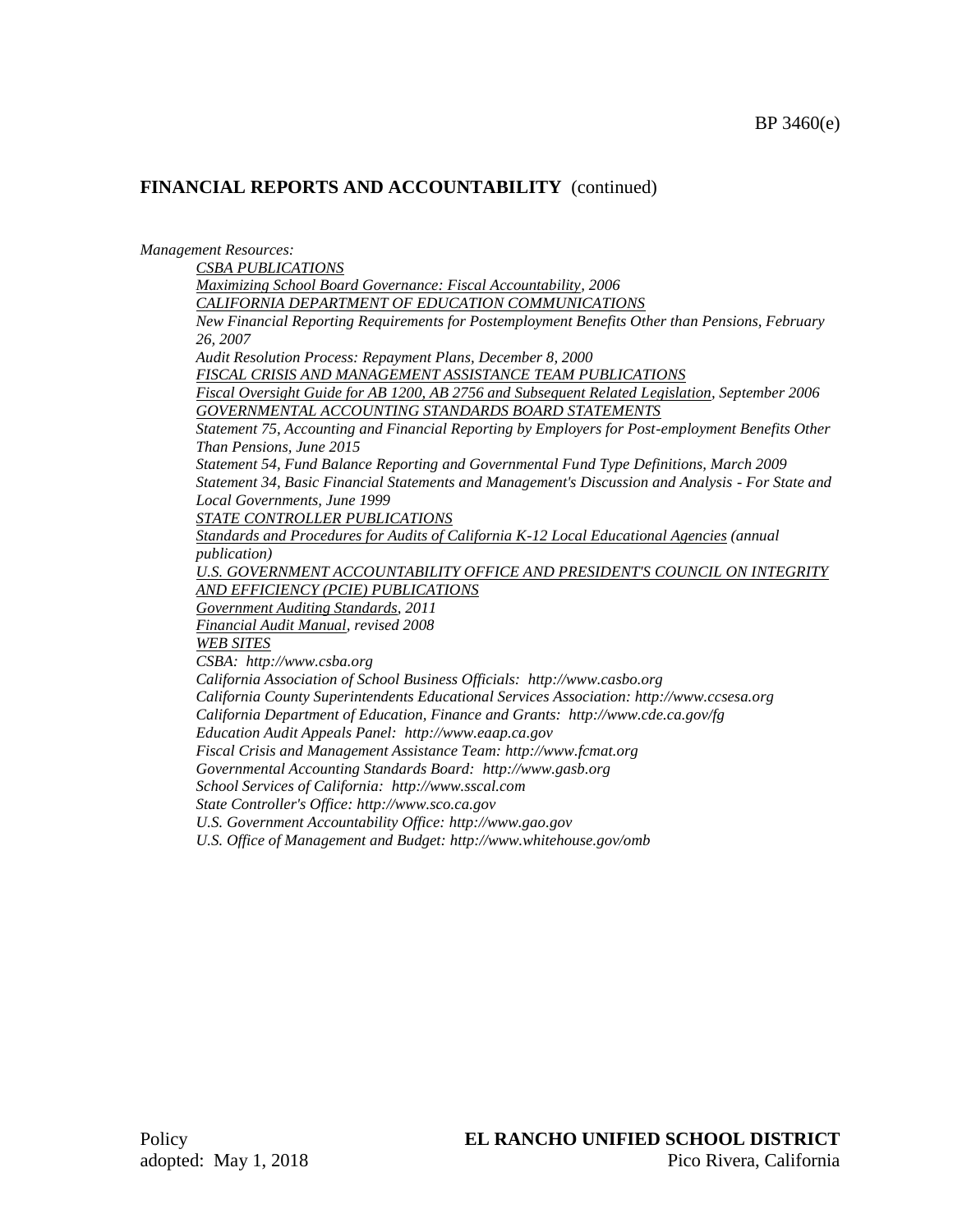#### **Business and Noninstructional Operations** AR 3460(a)

## **FINANCIAL REPORTS AND ACCOUNTABILITY**

## **Interim Reports**

Each interim fiscal report developed pursuant to Education Code 42130 shall include an assessment of the district budget as revised to reflect current information regarding the adopted state budget, district property tax revenues, if any, and ending balances for the preceding fiscal year. (Education Code 42130, 42131)

The interim reports shall be based on State Board of Education (SBE) criteria and standards which address fund and cash balances, reserves, deficit spending, estimation of average daily attendance (ADA), projected enrollment, ratio of ADA to enrollment, projected local control funding formula (LCFF) revenue, salaries and benefits, other revenues and expenditures, and facilities maintenance. For purposes of assessing projections of LCFF revenue, the first interim report shall be compared to the adopted district budget, and the second interim report shall be compared to the projections in the first interim report. (Education Code 42130; 5 CCR 15453-15464)

*(cf. 3100 - Budget) (cf. 3220.1 - Lottery Funds) (cf. 3300 - Expenditures and Purchases) (cf. 3314 - Payment for Goods and Services)*

The report shall also provide supplemental information regarding contingent liabilities, use of one-time revenues for ongoing expenditures, contingent revenues, contributions (i.e., projected contributions from unrestricted general fund resources to restricted general fund resources, projected transfers to or from the general fund to cover operating deficits in the general fund or any other fund, and capital project cost overruns that may impact the general fund budget), long-term commitments, unfunded liabilities, temporary interfund borrowings, the status of labor agreements, and the status of other funds. (Education Code 42130; 5 CCR 15453, 15464)

*(cf. 3110 - Transfer of Funds)*

### **Audit Report**

The Superintendent or designee shall establish a timetable for the completion and review of the annual audit within the deadlines established by law.

The Superintendent or designee shall provide the necessary financial records and cooperate with the auditor selected by the Governing Board to ensure that the audit report contains all information required by law and the Governmental Accounting Standards Board (GASB).

The audit shall include an audit of income and expenditures by source of funds for all funds of the district, including the student body and cafeteria funds and accounts, state and federal grant funds, and any other funds under the control or jurisdiction of the district, as well as an audit of student attendance procedures. The audit shall also include a determination of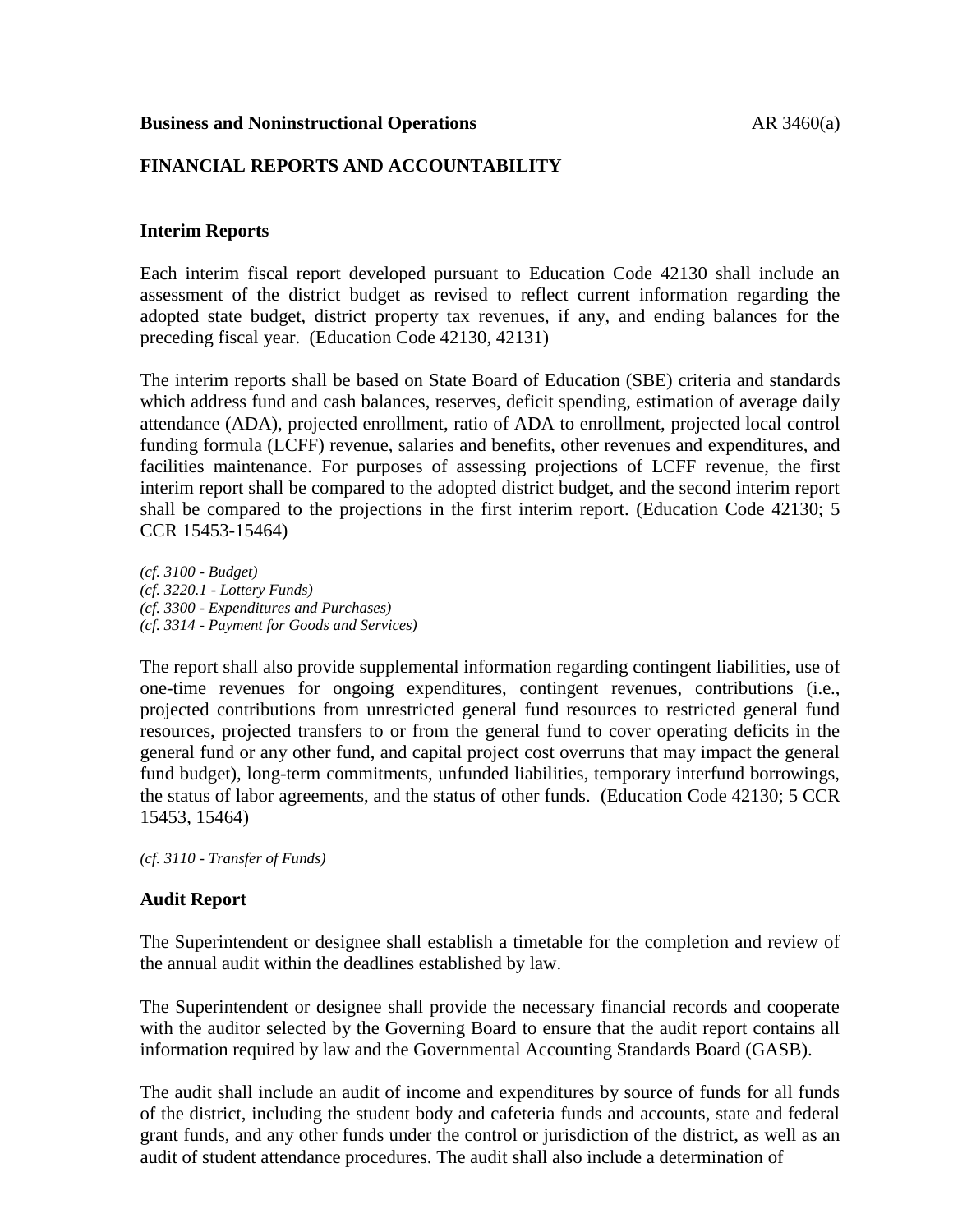whether LCFF funds were expended in accordance with the district's local control and accountability plan or an approved annual update of the plan. (Education Code 41020)

- *(cf. 0460 - Local Control and Accountability Plan)*
- *(cf. 3230 - Federal Grant Funds)*
- *(cf. 3430 - Investing)*
- *(cf. 3451 - Petty Cash Funds)*
- *(cf. 3452 - Student Activity Funds)*
- *(cf. 3551 - Food Service Operations/Cafeteria Fund)*

If the district participates in the school district of choice program to accept interdistrict transfers, the Superintendent or designee shall notify the auditor, prior to the commencement of the audit, that the audit must include a review of the district's compliance with specified program requirements. (Education Code 48301)

#### *(cf. 5117 - Interdistrict Attendance)*

If an audit finding results in the district being required to repay an apportionment or pay a penalty, the district may appeal the finding to the Education Audit Appeals Panel by making an informal summary appeal within 30 days of receiving the final audit report or initiating a formal appeal within 60 days of receiving the report. (Education Code 41344, 41344.1)

While a public accounting firm is performing the audit of the district, it shall not provide any nonauditing, management, or other consulting services for the district except as provided in Government Auditing Standards, Amendment #3, published by the U.S. Government Accountability Office. (Education Code 41020)

#### **Fund Balance**

In accordance with GASB Statement 54, external financial reports shall report fund balances in the general fund within the following classifications based on the relative strength of constraints placed on the purposes for which resources can be used:

- 1. Nonspendable fund balance, including amounts that are not expected to be converted to cash, such as resources that are not in a spendable form or are legally or contractually required to be maintained intact
- 2. Restricted fund balance, including amounts constrained to specific purposes by their providers or by law
- 3. Committed fund balance, including amounts constrained to specific purposes by the Board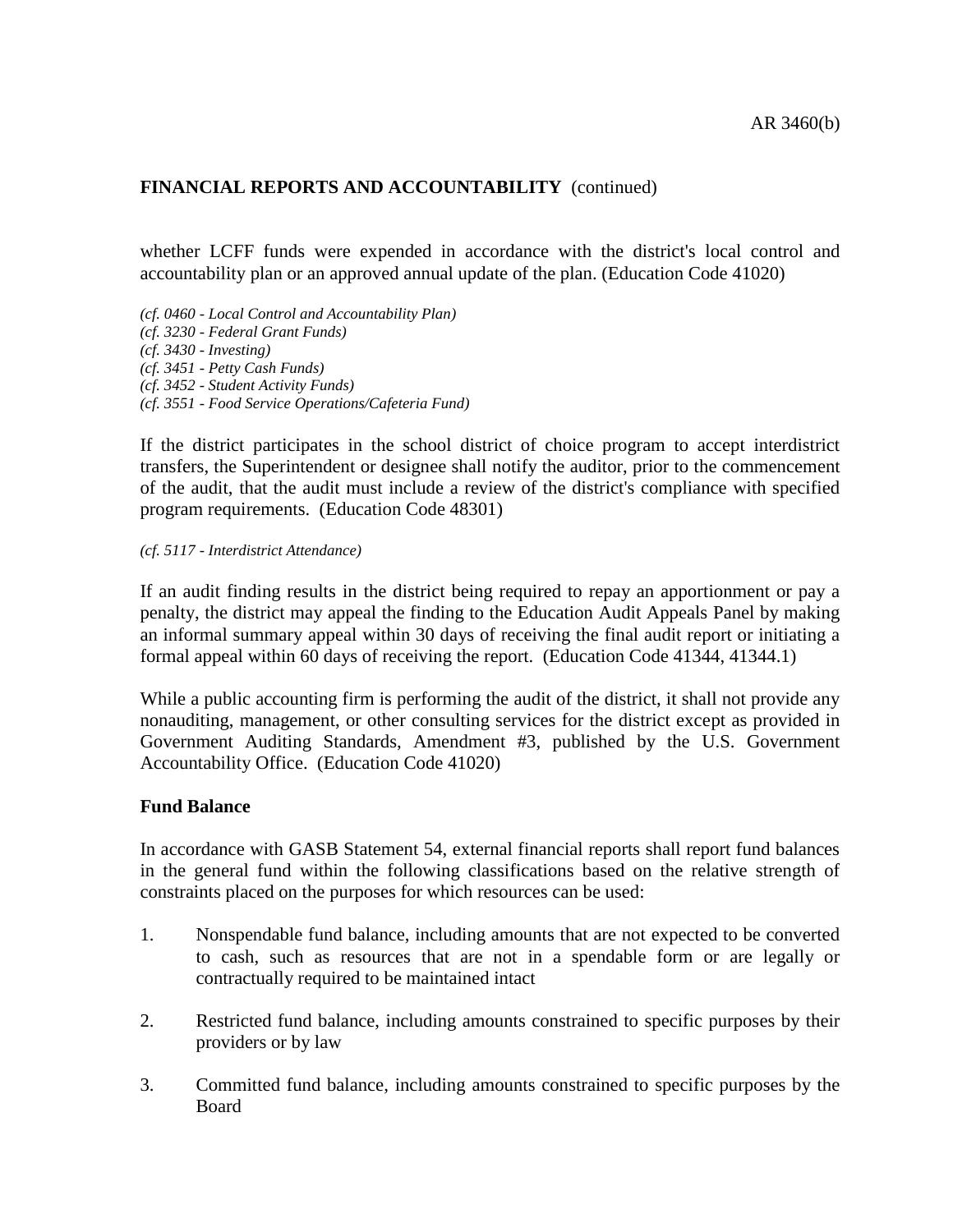- 4. Assigned fund balance, including amounts which the Board or its designee intends to use for a specific purpose
- 5. Unassigned fund balance, including amounts that are available for any purpose

# **Negative Balance Report**

Whenever the district reports a negative unrestricted fund balance or a negative cash balance in its annual budget or annual audit report, it shall include in the budget a statement that identifies the reasons for the negative unrestricted fund balance or negative cash balance and the steps that have been taken to ensure that the negative balance will not occur at the end of the current fiscal year. (Education Code 42127.5)

# **Non-Voter-Approved Debt Report**

Upon approval by the Board to proceed with the issuance of revenue bonds or any agreement for financing school construction pursuant to Education Code 17170-17199.5, the Superintendent or designee shall notify the County Superintendent of Schools and the county auditor. The Superintendent or designee shall provide the Board, the county auditor, the County Superintendent, and the public with related repayment schedules and evidence of the district's ability to repay the obligation. (Education Code 17150)

#### *(cf. 7214 - General Obligation Bonds)*

When the Board is considering the issuance of certificates of participation and other debt instruments that are secured by real property and do not require the approval of the voters of the district, the Superintendent or designee shall provide notice to the County Superintendent and county auditor no later than 30 days before the Board's approval to proceed with issuance. The Superintendent or designee shall provide the Board, the county auditor, the County Superintendent, and the public with information necessary to assess the anticipated effect of the debt issuance, including related repayment schedules, evidence of the district's ability to repay the obligation, and the issuance costs. (Education Code 17150.1)

### **Other Postemployment Benefits Report**

In accordance with GASB Statement 75, the district's financial statements shall report the expense of nonpension other postemployment benefits (OPEBs) on an accrual basis over retirees' active working lifetime, as determined by a qualified actuary procured by the Superintendent or designee. To the extent that these OPEBs are not prefunded, the district shall report a liability on its financial statements.